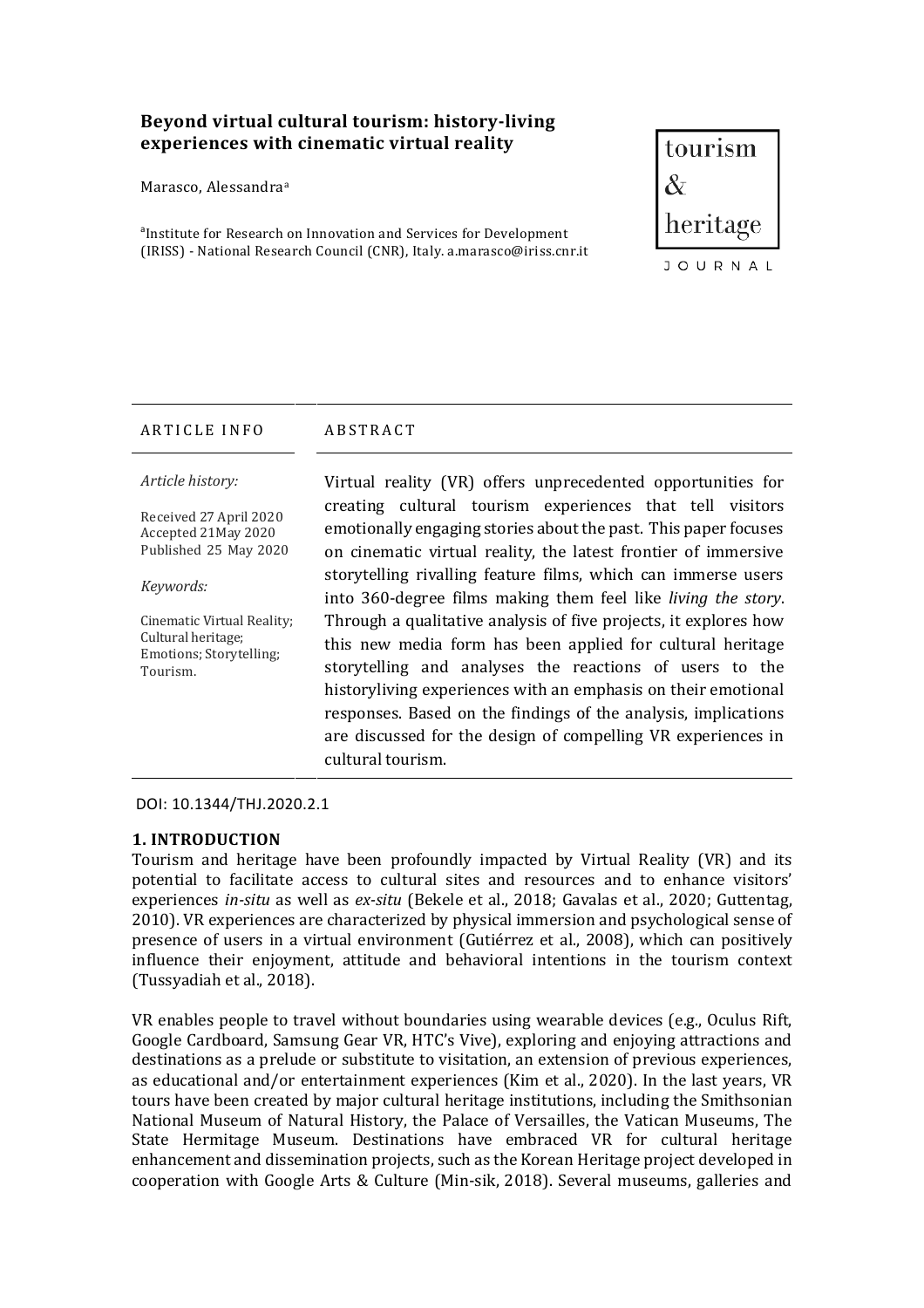heritage sites worldwide can be explored through *Google VR Expeditions* that are specifically targeted for students' educational experiences. Further, the main VR platforms offer a wide range of travel experiences and virtual tours of historical sites and cities by specialized virtual trip companies and filmmakers, such as *Escape Now: The Icons* that feature whistlestop virtual tours of iconic destinations. Champion (2019) notes that VR tourism can move beyond realistic recreations of actual sites by bringing the past into the present, for example through experiences that tell stories and contested histories from unexplored perspectives.

In this direction, storytelling, traditionally used by cultural institutions to engage audiences, emerges as a key area of VR application. In the last years, many studies and projects have explored the potential and complexities involved into the design of immersive storytelling experiences that can activate deeper personal and emotional connections with cultural heritage (Perry et al., 2017; Pietroni, 2018; Roussou, 2008; Schofield et al., 2018). The recent development of VR systems and devices is opening unprecedented opportunities in this regard providing new media forms to tell engaging narratives, like 360-degree videos and cinematic VR (Argyriou et al., 2020; Rizvic et al., 2020).

Cinematic VR (cVR) identifies experiences delivered through a VR device with "media fidelity approaches found in feature film" (Mateer, 2017, p. 15). While an established definition is still lacking due to the infancy of the medium (Kubitzek, 2019), it refers to a type of experience that immerses users into a narrative unfolding in a linear way (as in traditional movies) within a 360-degree environment (Reves, 2018).  $\alpha$ VR contents can include live action captured by a video camera system as well as computer generated imagery (CGI), created with filmmaking techniques. In these experiences, scenes and sounds are perceived as completely real by viewers (Jaunt,  $2018$ ), making them feel like being immersed into a film and physically present in the scene (Ding et al., 2018). For this reason, the term *storyliving* is often used in relation to these experiences (Jones, 2017). In the last years, this media form has found an increasing application in the fields of journalism, advertising, travel, sports. Major film festivals have created special awards for documentary and fiction cVR films and contents can be experienced through VR platforms, such as Oculus Video, Samsung Video, Within.

While not being widely used due to budget considerations (Schofield et al., 2018), cVR is considered a promising new media form for immersive storytelling in cultural heritage settings that deserves further exploration given its potential for a better sense of presence, higher degree of photorealism and more elaborated scenes and visual effects compared to other approaches (Argyriou et al., 2020; Schofield et al., 2018). However, this is an emerging area and there is a lack of studies to understand how the story living power of cVR can be used to create compelling historyliving experiences. This paper aims to provide a contribution in this direction through an exploratory, qualitative analysis of projects using cVR for cultural storytelling, with an emphasis on their potential for creating emotionally engaging experiences.

### **2. OBJECTIVES**

The general objective of this paper is to contribute knowledge for the design of meaningful and engaging VR experiences in cultural tourism, focusing on the latest frontier of immersive storytelling technologies. To this end, it investigates how cVR has been employed in this context and how users perceived these experiences. Specifically, this study performs an exploratory qualitative analysis of five cVR projects considering the three key dimensions of storytelling (Weissenfeld et al., 2017): notably storytellers' aims and motivations, narrative formats and story-receivers' reactions.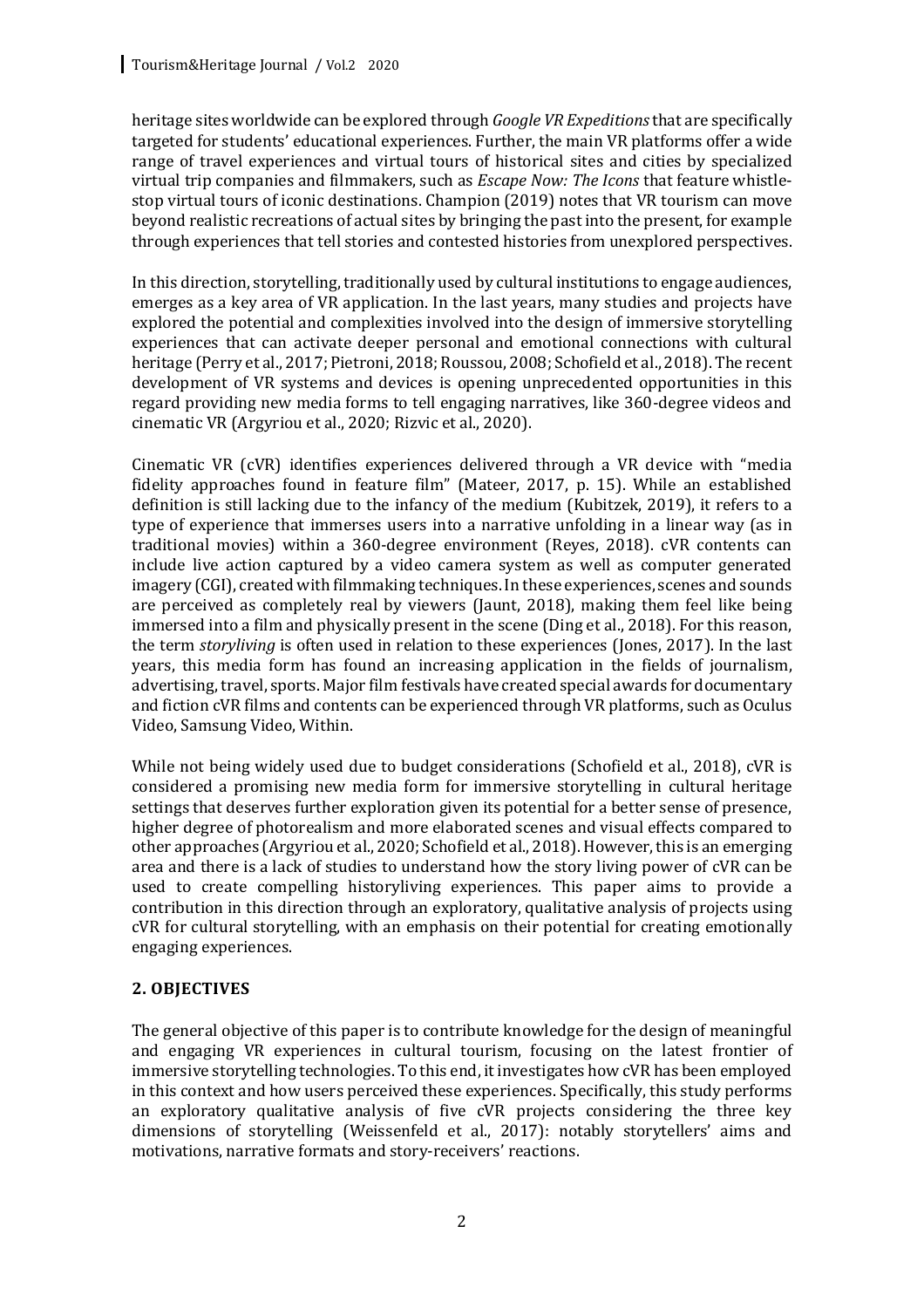# **3. STATE OF THE ART**

### **3.1 Immersive storytelling for experiencing cultural heritage**

Storytelling is considered to be the "real work" of museums and other cultural heritage institutions (Bedford, 2001) and is widely adopted to engage different kinds of audiences and facilitate their learning processes through the universal communicative power of stories:

Stories are the most fundamental way we learn. They have a beginning, a middle, and an end. They teach without preaching, encouraging both personal reflection and public discussion. Stories inspire wonder and awe; they allow a listener to imagine another time and place, to find the universal in the particular, and to feel empathy for others. They preserve individual and collective memory and speak to both the adult and the child. (Bedford, 2001, p. 33)

VR technologies are considered to be the most effective solutions for serving the purpose of storytelling in this context (Carrozzino  $\&$  Bergamasco, 2010) and are increasingly integrated into contemporary approaches to cultural heritage communication (Bozzelli et al., 2019; Schofield et al., 2018). Palombini (2012) noted that these technologies can amplify the potential of storytelling in this context by two main factors: immersivity, which enhances the emotional impact of virtual representations, and interactivity, which relates to the possibilities of user-computer and user-narrative interaction as well as usercommunity interaction in virtual worlds. More recently, he stressed that the key challenge in digital cultural storytelling, i.e. to harmonize narrative freedom and historical truth, is heightened by the immersivity power of VR, which may induce users in confusing the sensorial quality of the representation with the exactness of the represented information (Palombini, 2017).

A growing research body has explored the challenges for the design of immersive heritage experiences by combining accurate representation with engaging presentation through storytelling (Roussou, 2002). Storytelling is emphasized as a trigger of interest, empathy and imagination of visitors experiencing virtual cultural environments and the importance of remarkable and unforgettable human characters is highlighted for the development of an engaging narrative (Roussou, 2008). In particular, according to Roussou (2008) the challenge is to design the experience "formula" where characters tie into narratives that trigger users' imagination more than just visual sense, producing memorable experiences that successfully 'suspend disbelief' through the narrative engagement. Pietroni (2019) has highlighted the important role of narration as a coherent harmony of texts, recitation style, music and sounds, visual mood, camera movements, rhythm in creating a bridge between past and present through museum objects and arousing emotions in the experience. She also noted that narration still represents the weakest link in the design of immersive experiences, since it rarely follows the precise rules from the original domains of cinema and theather. In the ArkaeVision project, Bozzelli et al. (2019) applied a user-centric approach to create a more engaging user experience with an integrated system that includes elements of digital fiction and storytelling. In their project, the virtual scenarios and characters' features are designed to fuel users' immersion and emotional involvement, which in turn contributed to generate motivation and to activate the learning process more quickly. In relation to the same project, Pagano et al. (2020) have showed how the integration of scenography, art and traditional filmic direction for representing the atmosphere of the past in the digital reproduction generated a strong emotional involvement that impacted users' attention and memorability of the experience.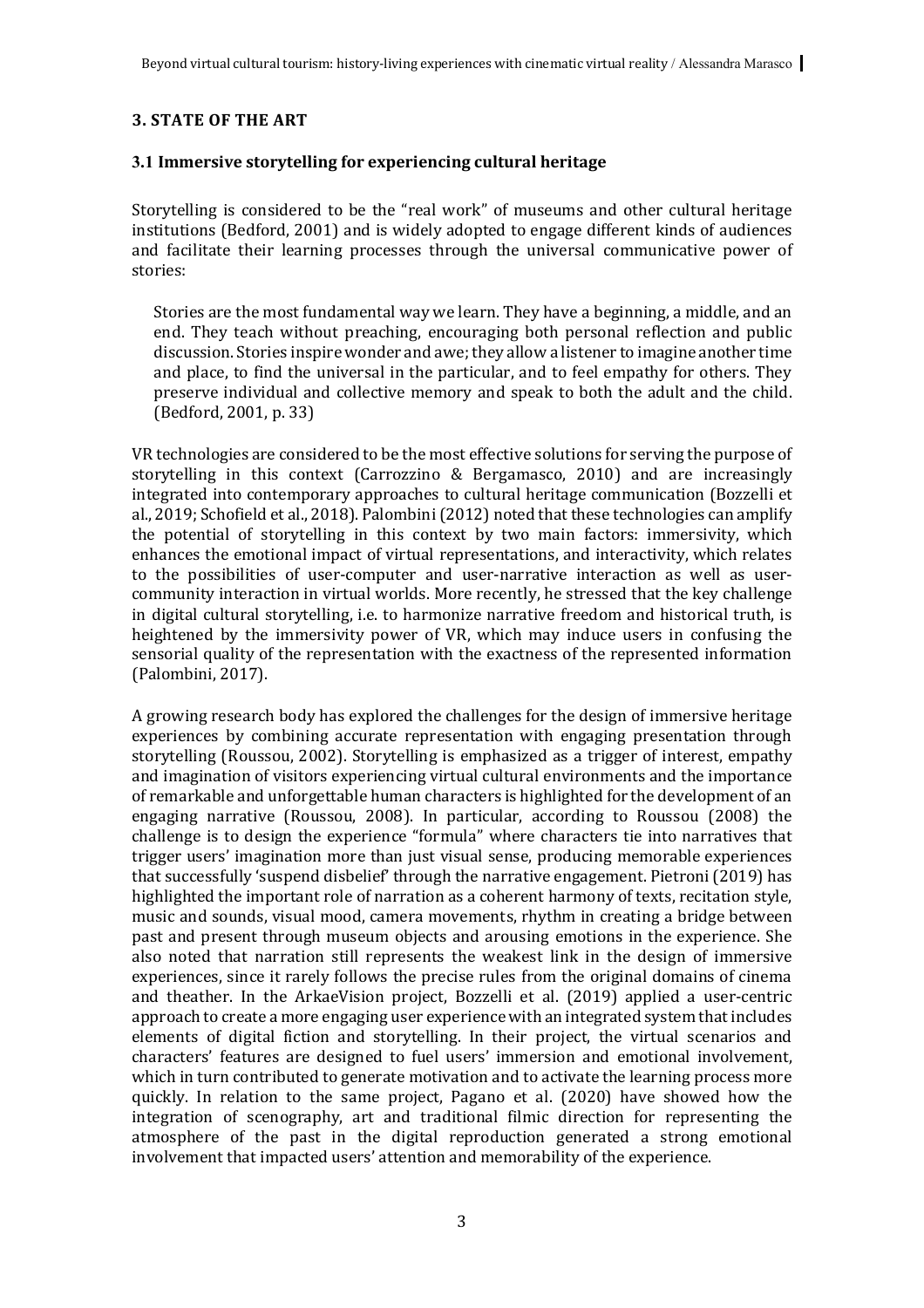Discussing the role of storytelling in virtual museums, Sylaiou & Dafiotis  $(2020)$  draw attention to the importance of emotions as "fulcrums for engaged learning" and for rethinking museums as affective spaces in dialogue with their audiences. Also the research carried out within the EU-funded project EMOTIVE (Emotive virtual cultural experiences through personalized storytelling) explored how to design digital heritage experiences drawing on the power of "emotive storytelling" (Perry et al., 2017). This research stressed the need to address emotions more explicitly in the design process and investigated methods to design drama-based affective narratives that are able to generate strong emotional engagement with the story, empathy with the characters, and connection with the sites (Roussou et al., 2017). The main design indications for emotional cultural experiences identified by this project are (Katifori et al., 2018; Perry et al., 2017): guiding visitors through a story in the present that makes them explore concepts of the past, creating stories that revolve around people and not exhibits, and supporting interaction between characters and real visitors. This approach is also exemplified in the project *Becoming Vincent* (Calvi & Hover, 2018), aimed to create an emotionally engaging virtual experience based on a narrative concept of Van Gogh's younger years. This project used the VR Oculus Rift system for creating an encounter to emotionally immerse the user into the painter's life, making him become the artist himself and engage into a deep experience of the painter's heritage. According to Pujol-Tost  $(2018)$  there is still a lack of its systematic evaluation of virtual heritage experiences making it difficult to assess the effectiveness of these narrative solutions beyond the usability/user experience level, despite the emphasis on users' emotional involvement.

Most recent studies in this area have focused on the use of new media forms, such as 360degree videos, for creating engaging experiential solutions for cultural heritage communication and education. The pioneristic work by Demetrescu et al. (2016) has showed how cultural storytelling for enhancing the understanding of Roman archaeological sites integrated filmmaking approaches through the use of mixed reality where actors filmed on a virtual set in front of a green screen are integrated with 3D computer-generated environments. In the projects *La Villa Livia Reloaded* created for the Roman National Museum of Diocleziano's Thermal Baths and *Virtual Museum of the Tiber Valley*, the visitors can interact with the virtual environment and attend dialogues between the ancient characters living in the roman sites. Rizvic *et al.* (2020) have discussed how storytelling methods and tools need to be adapted to virtual environments and 360-degree videos to tell stories with emotional and emphatic content that users will find educational and entertaining. Argyriou et al. (2020) have proposed and applied a design methodology for 360-degree video-based VR cultural tours, based on two complementary layers: the experience design layer, covering the design of the narrative, the virtual scenes and actors/narrator's role; the interaction design layer, related to the navigation in the virtual world and the development of gamified techniques for users' engagement. The new field of immersive experiences introduced with cVR is highlighted as an avenue to be explored for the design of engaging storytelling for historical communication (Argyriou et al.,  $2020$ ; Schofield et al., 2018).

### **3.2 cVR as a media solution for immersive storytelling experiences**

As noted by Schofield et al. (2018), VR is often used as a catchall term that encompasses two very different approaches for immersive experiences in cultural heritage settings; the first uses real-time 3D computer graphics to create fully interactive experiences, where viewers can potentially move around scenes, interact with objects and explore at their own pace; the second, commonly termed as cVR, refers to high quality, pre-rendered 360-degree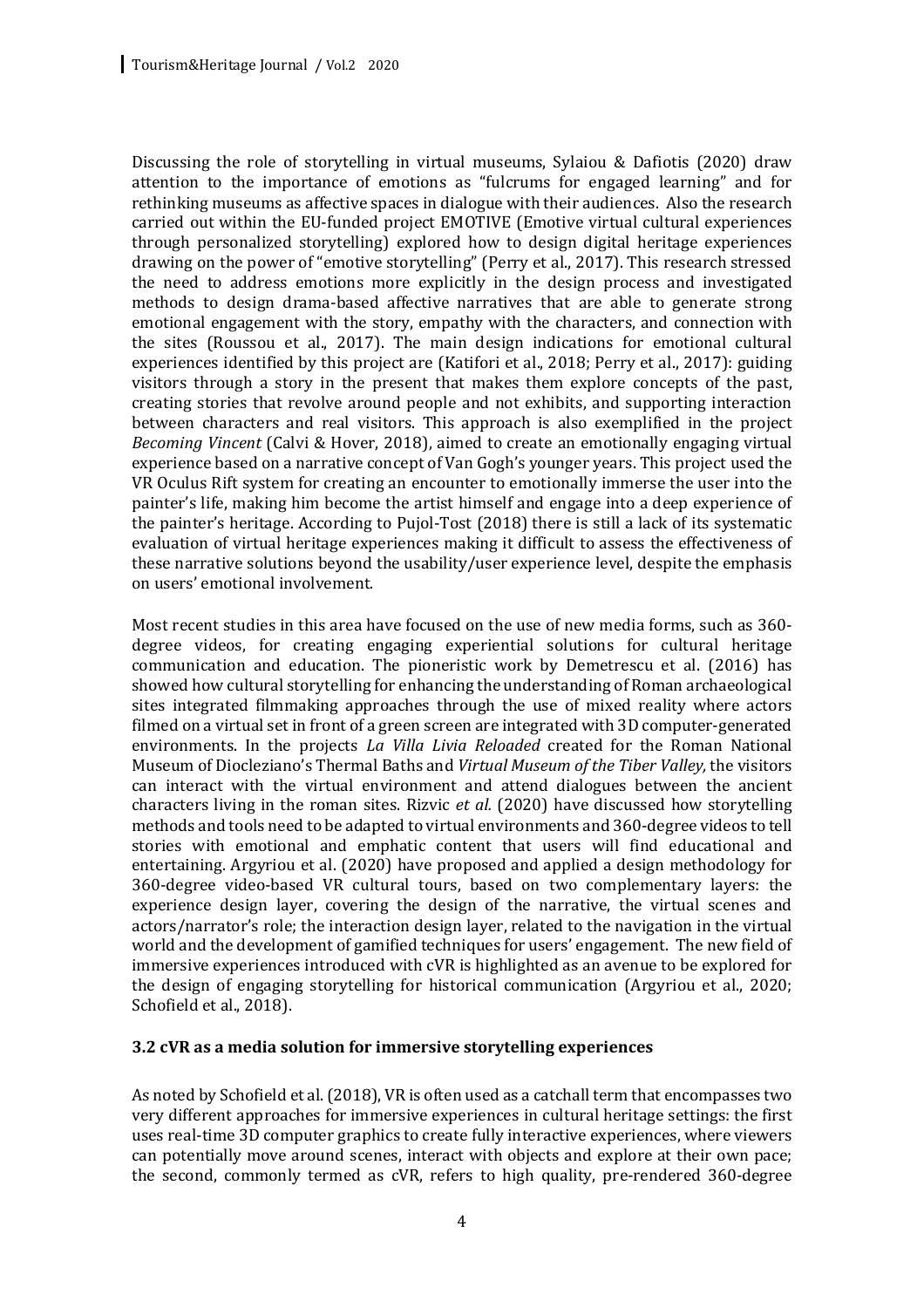videos (live action captured by a series of cameras or CGI) with limited interactivity compared to the first 'game' like approach. In cVR, interactivity with the virtual environment is generally limited to the choice of the angle from which to view the scene as the narrative plays out (Dooley, 2017).

Research on cVR has addressed the need to establish an appropriate grammar for narration with this medium (e.g., Dooley, 2017; Mateer, 2017; Gödde et al., 2018) and to assess users' experience (Pillai  $\&$  Verma, 2019; Reves, 2018) with an emphasis on their emotional responses (Ding et al., 2018; Shin, 2018). Some studies have noted that cVR is not an extension of filmmaking but a new medium with its own grammar (Mateer, 2017; Jones, 2017). Mateer (2017) discussed how existing directing techniques for narrative transportation can be adapted to achieve suspension of disbelief and presence in cVR. Gödde et al. (2018) have stressed the need to carefully consider the role that the viewers play in the scenes, since their sense of presence is significantly influenced by being only an observer or being part of the scene. Reyes  $(2018)$  proposed a methodology for assessing user experience dimensions, including agency (usability, autonomy, effectance), immersion, and transformation aspects (enjoyment, affect, desire to repeat the experience) and the level of physical discomfort. In her study, the evaluation of immersion includes both the perceptual immersion (realism of the virtual environment, presence, flow) and narrative immersion (understanding of the story, believability, role identification, curiosity and suspense, aesthetic pleasantness). Pillai & Verma (2019) have examined how narrative immersion is experienced in an emotional drama, specifically designed for VR cinema, by exploring the 'experiential fidelity', i.e. how close the user's experience is compared to the storyteller's intended experience.

Research has explicitly considered the emotional effects of cVR experiences, also in relation to specific narrative dimensions, since their design can be purposefully aimed to evoke the desired emotional response and create viewers' engagement (Cho et al., 2016; Kubitzek, 2019). Cho et al. (2016) investigated different stimuli for eliciting users' emotions in immersive narratives based on the manipulation of viewer's space and perceived role in it, showing that users reacted with high emotional intensity and felt more immersed in the story when acknowledged as being a character in the film and being given eye contact from actors. On the basis of emotional gratification theory in media use, Ding et al. (2018) have demonstrated the stronger emotional effect of CVR than the traditional 2D film in terms of both subjective experience and objective physiological reaction. Their study found users' emotional reaction to be stronger in relation to four emotions in particular: excitement, nervousness, hostility and jitteriness. It also suggested specific factors in the cVR experience that determine a stronger emotional effect: the higher degree of presence in the scenes, the wide  $360^\circ$  and first-person viewpoint in the VR environment and the novelty of the medium. According to Jones (2017, 2019), this experiential medium can elicit more opportunities for empathy, through stories that develop a belief in users they are "walking in someone else's shoes". Shin (2018) has provided empirical evidence supporting the interaction dynamics of presence, embodiment and empathy in immersive VR storytelling experiences, which then trigger user engagement. This study identified a two-tiered process of VR experience, according to which most viewers experience a sense of presence at first, which then triggers responses that involve the emotional states of empathy, compassion, and embodiment. Based on the appraisal theory of emotion, Durnell (2018) explored emotional reactions of experiencing the Syrian refugee crisis in the VR film *Clouds Over Sidra*. The analysis revealed that this immersive experience provoked a range of emotional reactions including feelings of sadness, grief and anger, increased empathy and intentions to act related to the crisis.

Research is emerging that addresses the design of storytelling experiences created with cVR in cultural heritage settings. An experimentation of the use of this medium for the promotion of cultural heritage sites at a tourism destination has showed its potential to tell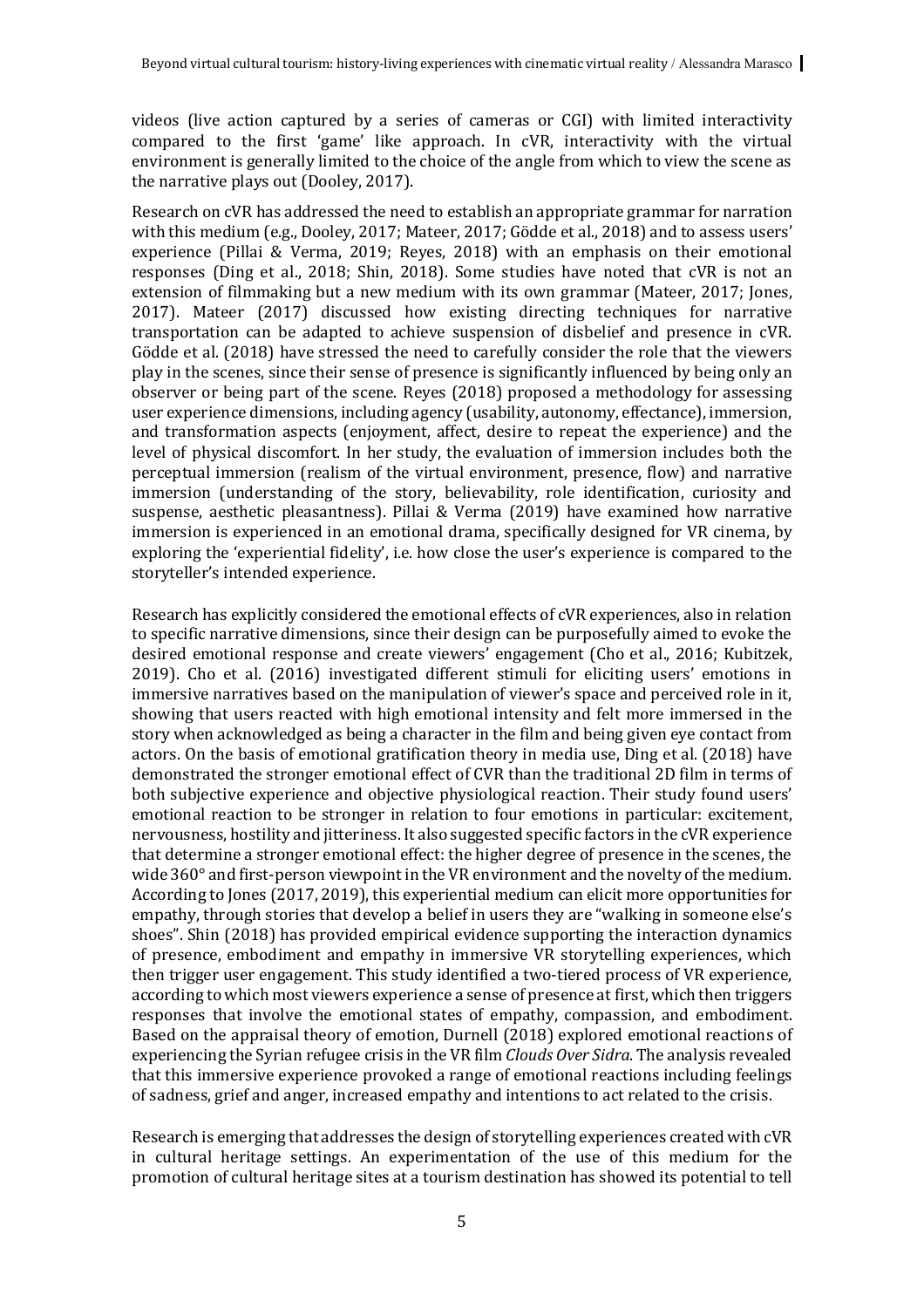living histories about heritage (Del Verme, 2019) and to emotionally involve visitors in the virtual experience (Marasco, 2017; Marasco et al., 2018). Selmanovic et al. (2018) have used this approach to VR storytelling for preservation of intangible cultural heritage, highlighting its effectiveness in creating a close and personal connection with the tradition by transferring feelings and emotions through the virtual and the real-world environments. Montagud et al. (2020) have addressed the needs and challenges for making these experiences accessible regardless of the capacities of the users, their age, language and/or other specific impairments. However, many issues need to be further explored to inform the design of storyliving experiences in this context, including their applicability to different cultural aims/contexts and narrative formats, the viewers' cognitive, affective and conative responses, the experiential elements that trigger these reactions.

### **4. AN EXPLORATORY ANALYSIS OF CULTURAL cVR EXPERIENCES**

### **4.1. Method**

Given the lack of previous research specifically investigating cVR experiences related to cultural heritage, an exploratory study has been designed to obtain an initial understanding of how cVR is used for storytelling in this context and what reactions these experiences produce in the viewers, with particular attention to their emotional responses. Specifically, the study is set to examine the three main dimensions of storytelling (Weissenfeld et al., 2017): 1) storytellers (qualification, aims, motivations); 2) narratives (contents, format, technical approaches used); 3) story-receivers (reactions of the viewers in terms thoughts, emotions, feelings, behavior change).

To this end, the research design has been articulated into the three main steps of identification of relevant cases (cVR contents), data collection and data analysis. For the first step, a search has been conducted for relevant projects in literature, online video channels (Youtube and Vimeo) and platforms for VR contents (Oculus Video, Samsung Video, Within, VeeVR). From this search, 19 projects have been identified, including a range of different contents/subjects with a varying level of focus on cultural heritage communication. From this list, a selection was made of projects with an explicit cultural purpose that can be freely accessed online, fully experienced with VR headsets and that registered comments by viewers online. The final set of cases includes five projects created in the period 2016-2019 by professional filmmakers in collaboration with cultural institutions with different aims, narrative formats, technological approaches.

For the analysis of these cases, a qualitative approach has been used based on the analysis of information from producers/creators available online (e.g. interviews, information provided on official websites and in specialized resources) and user generated contents represented by the spontaneous public comments posted online (Youtube, VR platforms, Facebook). Douiji et al. (2016) note that YouTube comments present a huge potential for text-based emotion detection, since they relate to opinions, stories and emotions. In this study a knowledge-based detection approach has been used for the explorative analysis, as reported in Aman & Szpakowicz (2007) and Douiji et al. (2016).

Procedurally, all the comments were identified, downloaded, anonymized and translated into English when in foreign languages. A total of  $1604$  comments were read multiple times for familiarizing and then analyzed through manual coding in order to examine alignment with themes and experience dimensions derived from the literature as well as investigate new emergent ones. For the qualitative content analysis of user generated data, an emotion annotation task was performed based on the procedure proposed by Aman & Szpakowicz  $(2007)$  to identify expressions of emotions in the texts in relation to the six basic emotion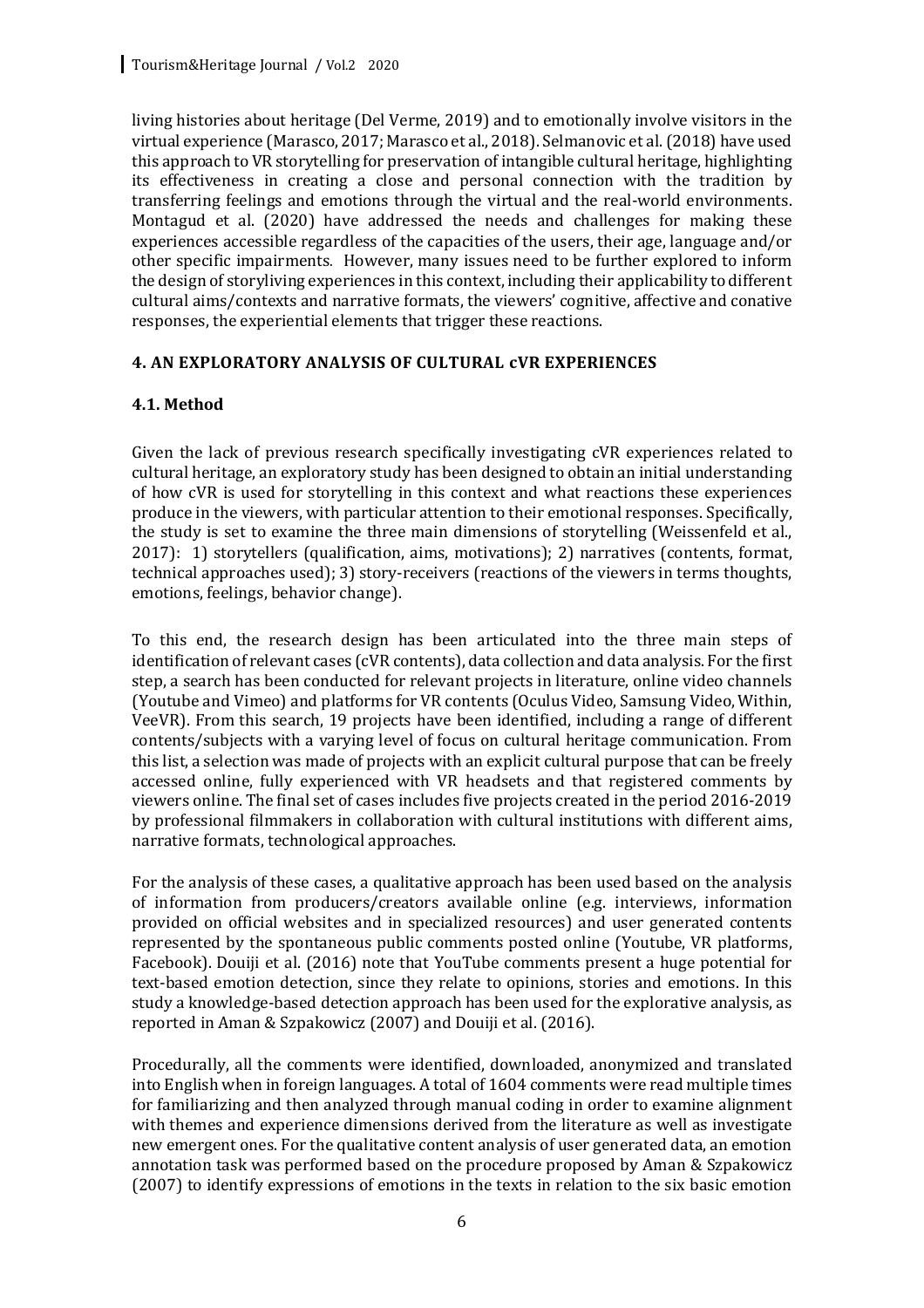categories proposed by Ekman (1992): happiness, sadness, anger, disgust, surprise and fear. To cope with the limitations associated to subjective judgement in this procedure, the text was also analyzed through the publicly available service IBM Watson Developer Cloud Tone Analyser that detects joy, fear, sadness, anger, analytical, confident and tentative tones in texts.

## **4.2 Findings**

The cVR projects considered in the analysis widely vary in terms of creators' cultural aims and motivations, featured subjects and typology of cultural heritage sites/objects, narrative formats, approaches for video production. They include short VR films produced by cultural institutions to provide innovative experiences online and onsite as well as documentaries produced by public TV broadcasters and for VR platforms. Contents' durations range from short clips of 3-4 minutes to projects of approximately 10 minutes. Narrative formats include both documentaries and fictional narratives with an historical specific background. Some projects feature only live action footage, others include live action combined with CGI and CGI solely. Overall, the majority of viewers' comments indicate that these projects are considered successful ("great work", "well done!", "great job!", "the best VR experience ever").

The first project entitled *Fossil Hunting in the Gobi 360<sup>°1</sup>* (Drakeford Films, 2016) was produced by the American Museum of Natural History (AMNH) as an episode of its educational web series Shelf Life. This series is aimed "taking the lids off" some of the most incredible specimens and artifacts of its huge collection that are not actually visible to the audience onsite. This experience is a 3-minute-long time travel that transports viewers back in the 1920s, the time of the expedition of the legendary AMNH paleontologist  $Row$  Chapman Andrews, who inspired the character of Indiana Jones. The travel begins across the sands of the Mongolian desert where the viewer can follow the explorer and his team in the discovery of a burial ground of dinosaur and early mammal fossils and it ends inside the museum at contemporary times where the Curator of the Division of Paleontology explains in first-person how the fossils discovered by Andrews are studied today. In the experience, the fossils are highlighted as the link between the protagonist of the epic adventures of the past and the scientific research in the present. In the first part the narrator (voice over) tells the story of the adventurous journey in the inhospitable desert organized by the "flamboyant" explorer while the viewer is immersed into a 100-year-old expedition footage. To reproduce the authentic virtual expedition environment, the creators used archival photos and film reels from the museum library, while live-action shoots at the museum are used for the last part of the experience. With this project, the museum started to explore the use of this new medium to tell other "genuinely exciting" stories behind the many objects of its collection, as the producer explained, "I honestly feel like there are endless stories from our collection we could tell this way" (Brownlee, 2016).

The analysis of comments posted by viewers highlights surprise generated by the perceived novelty of the experience ("I didn't know YouTube provided this kind of experience until now!") as well as the discovery of the innovative power of the technology ("These 360 videos are seriously the coolest thing I've ever seen... crazy technology has come so far"). The quality and aesthetic pleasentness of the video was an element raised by the comments, as for example this expert viewer noted:

 <sup>1</sup> https://www.amnh.org/shelf-life/fossil-hunting-in-the-gobi-360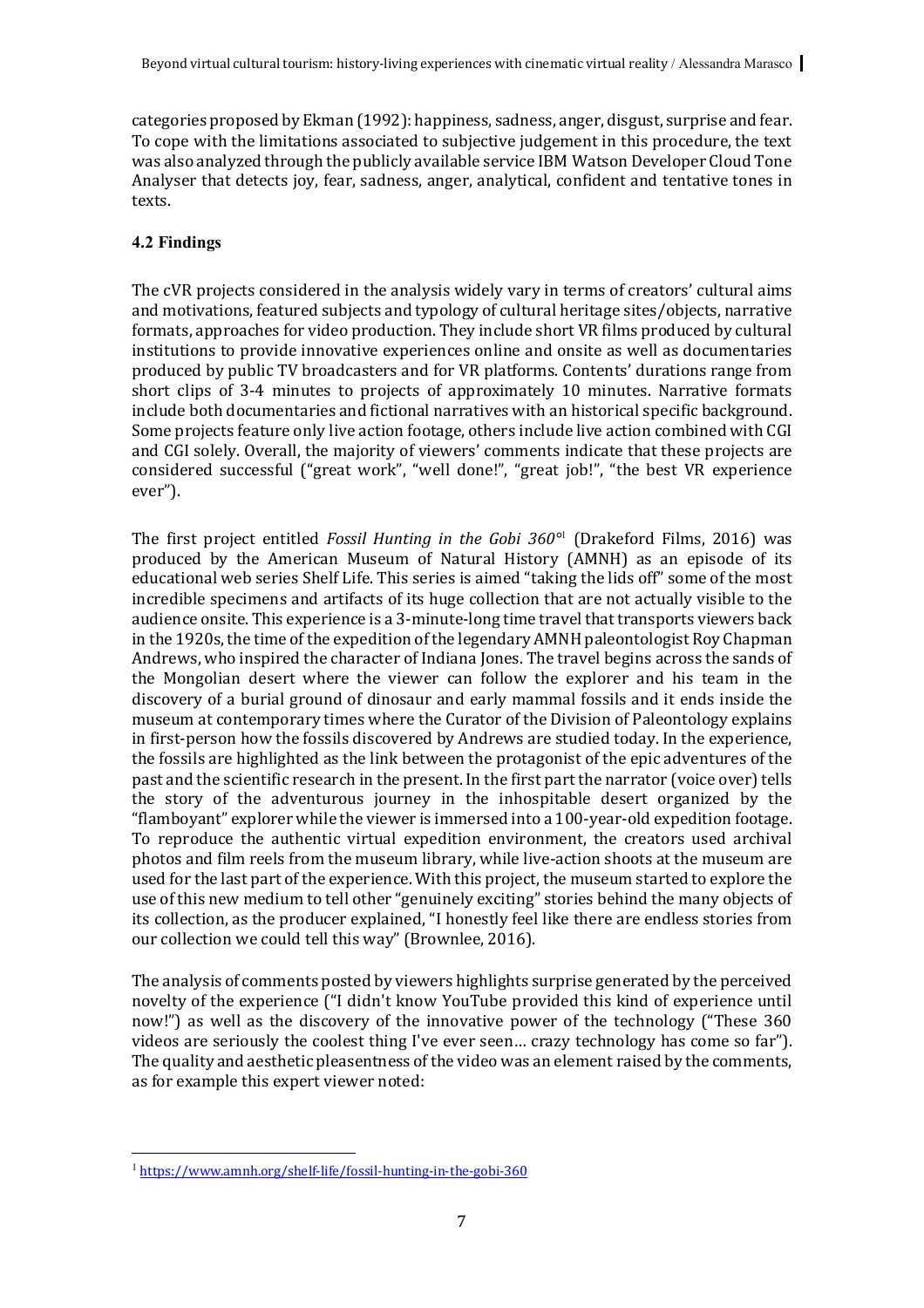"When Film-makers address Cultural History the result can be a revelation to viewers. That said, as someone who works in film and compositing, I personally find the work shown in the above clip aesthetically unattractive. To be specific, the elements jar because of poor clip stabilisation; irregular grading, mismatching of scale between still and motion sources, and distortion as a result of the source media, and the software employed. The combined effect of these elements works to distract my attention from the subject matter, rather than hold my attention."

The experience is perceived as an enjoyable, "fun watch" by viewers, making them also think to real encounters with fossils: "It's a pity they are never find near to where people live so members of the public could have a look".

Another VR time travel is offered by the 10-minute-long VR documentary *Gladiators in the Colosseum 360 VR<sup>2</sup>* (Faber Courtial, 2017) produced by German public broadcaster ZDF for the series of documentaries Terra X. This experience teleports viewers into the year 80 A.D. to relive the lives of gladiators as part of the special historical series "A day in ..." that aims to provide an unusual and exciting journey into the everyday life of past eras. With this fully immersive project, the broadcaster wanted to set new quality standards for this VR storytelling format. In this project, footage of real actors is combined with CGI to create an accurate and photorealistic digital reconstruction of Rome in collaboration with historians and archaeologists. In this setting, viewers can experience ancient gladiator fights in extreme close-up from within the scenes. The narration (voiceover by a famous actor) emphasizes the role of gladiators as the protagonists of a cruel entertainment industry that attracted large audiences. The climax of the VR documentary is reached at the end, when viewers can witness the bloody conclusion of a gladiator fight close to Emperor Titus and surrounded by 50,000 other spectators.

Also in this case viewers were struck by the power of the technology ("Real madness where the new technology goes!") and many commented the specific 360-degree immersive view ("Great video! The  $360°$  view actually makes sense"; "Be sure to watch the hammer video with VR device !!!"). Surprise emerges from users' comments in general ("Mind absolutely blown"; "Absolutely stunning!") and emotional arousal for the possibility of history living offered by the technology: "I'm really excited to see what will be possible when this technology develops its full potential. You could easily relive history from the living room." Further, sense of presence in the virtual environment is reported ("Really strong. Feels like I'm in the Colosseum myself. You have to have experience it yourself :)").

Some comments provide indications on its educational use and the positive emotional reactions elicited by the video in this context of fruition: "impressive video, my latin students were thrilled!"; "My Latin teacher showed us the video today and everyone even clapped because they were so excited! Great video, really!". High positive emotions emerge in relation to the spectacularity of the experience and the fight scenes ("I've watched this video so many times! It's amazing! Hollywood movie makers should be forced to study this video intensively before being allowed to add a gladiator scene to their movie  $({}^{\wedge}{}_{-}^{\circ})''$ ), whereas disappointment and sadness are reported with regard to subject and message of the narration: "It is incomprehensible how such a sophisticated civilization could be so barbaric..."; "Nowhere in the world has so much blood been shed, should I shed tears now, the culture comes from Rome, which also includes entertainment..."; "One of the best things I ever seen! But so sad at the same time".

 <sup>2</sup> https://faber-courtial.de/portfolio/gladiatoren-vr/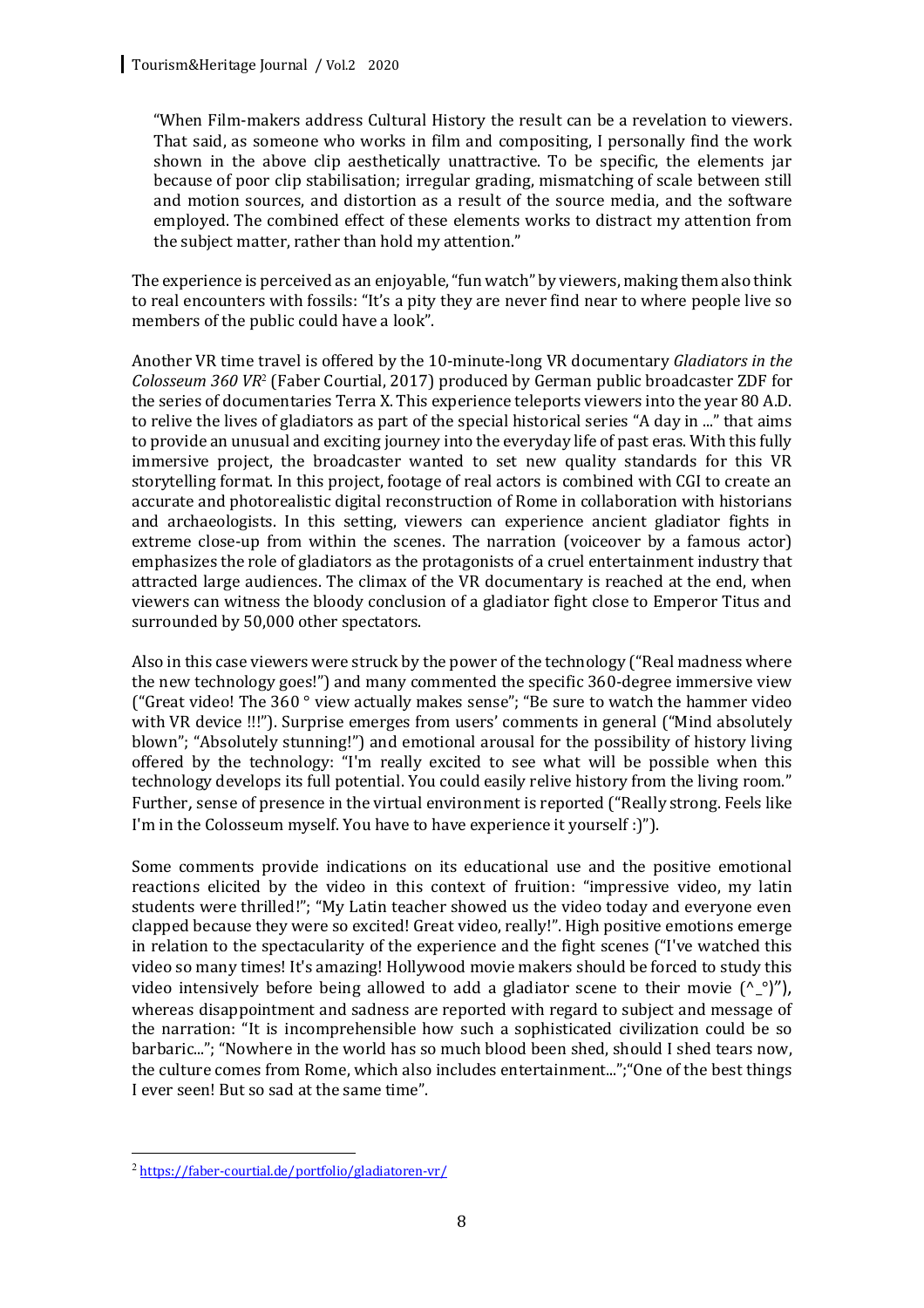Intense emotional feelings are also reported in general ("I was scared at the beginning"; "pure goosebumps"), and in relation to specific perceptual elements of the experience, including the visual effects, narrative and narrator: "Amazing video! The apparition of Victoria at 4:48 gave me goosebumps! Well done!":

"I don't know what excites me more: Dietmar Wunder as speaker? These incredibly brilliant animations? Just fantastic!"; "I don't know what emotions the spokesman, the pictures, the animations and the writing triggered in me, but in the end I actually had to wipe away a tear. Incredibly great video and a brilliant experience!".

It is worth noting that in some comments there is an indication for viewers enduring involvement in the subject: "[..] this is probably also due to the emotions that I pretty much glorify the Romans and am a little fan boy :)"; "I've always been a fan of gladiators and this video is just so awesome and you can imagine everything much better now".

A virtual travel for an encounter with art can be experienced in *Meeting Rembrandt*  $VR<sup>3</sup>$ (Force Field VR, 2017), created in partnership with Rijksmuseum and Samsung Gear VR as part of Oculus VR experiences. The project was awarded at the Cinequest Film and VR Festival with Best Educational VR award 2018. In around 7 minutes, this VR film transports viewers back to 1642 in Amsterdam during the Golden Age to provide a face-to-face experience with the artist while he is giving life to his most famous painting, The Night Watch. Diffrently from other immersive experiences of paintings, the focus of the storytelling is not the painting itself, but the personal life of the artist (ViMM, 2020). The users can experience the creative process of the painter and get an understanding of why his work was so controversial in that age in an interactive way, with Rembrandt addressing them in first person and responding to their actions. The experience opens with the view of Rembrandt's house in Amsterdam in present days, stopping at the entrance of the Rembrandt's Huis Museum. The environment switches to older period of time and the user can see old buildings, before meeting the artist. The VR film recreates Rembrandt's house and surroundings, using live actors playing against a rich computer-generated environment. 

From the analysis of comments, positive appreciation for the storytelling experience emerges in general: "Amazing. This is how stories need be told."; "Exceeded my expectation. As a frequent museum goer  $\overline{I}$  didn't expect much but it was actually very enjoyable! Thank you to the creators of this great experience". Other users enjoyed specific elements, including the images, music and actors ("I really enjoyed the ambience of the art and music along with the actors and costumes. Highly recommended!").

Many viewers are enthusiasts particularly for the time travel ("Time-travel without leaving your home!") and the face-to-face encounter with the painter: "Totally amazing. You cannot help but feel you have met Rembrandt. This is an exceptional VR experience. Highly recommended". Strong emotional responses are also reported: "I mean this sincerely .... If someone were to ask me what is the ONE reason they should get into VR, I'd point to this app. Moved to tears by the trailer alone. Masterful!"

The experience was designed to be accessible to everyone, without sensors or controllers, and the importance of this aspect is confirmed in the analysis:

"I used this to show my Mom VR and so she could try something. She is a hemiplegic and since it only required her to look around, not use a remote or press buttons once I got it

 <sup>3</sup> www.oculus.com/experiences/gear-vr/1297352360374984/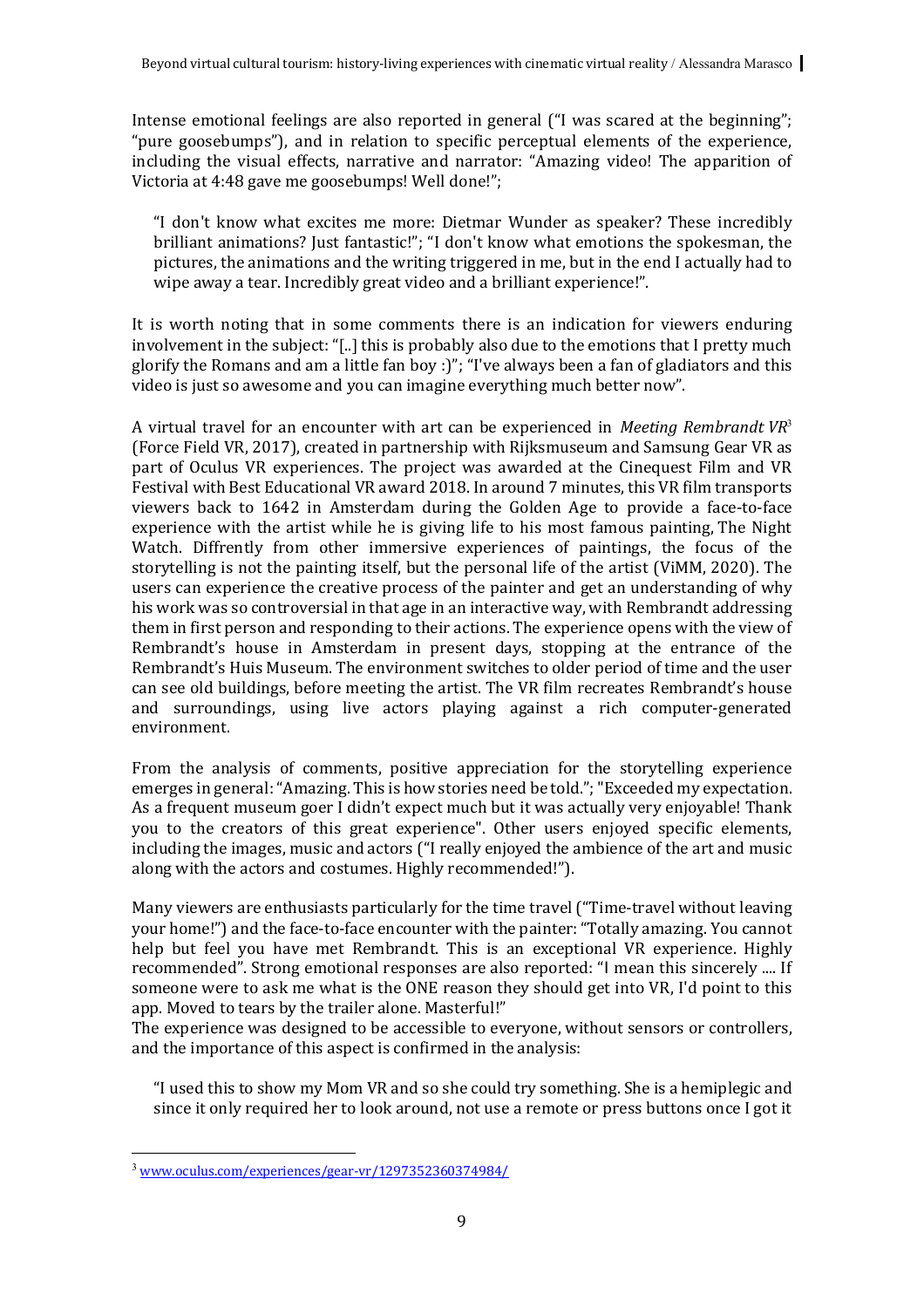started, she was able to do it. She smiled, turned her head, and made audible sounds. All of which are really rare."

Another relevant aspect concerns its potential for educational use, as many highlighted: "Wonderful way for learning about history of art."; "Past and present available with VR. No time machine needed, this experience is brilliant example of future theather and mite even history books replacement for future generation."

A totally different approach for bringing an art masterpiece to life through cinematic VR characterizes *Dreams of Dali<sup>4</sup>* (Goodby Silverstein & Partners, 2016), which takes viewers inside the painting Archeological Reminiscence of Millet's Angelus created by Salvador Dalì in 1935. This award-winning experience was created produced by the Dali Museum (St. Petersburg, Florida) as part of the exhibition *Disney and Dali: Architects of the Imagination*, and was released on the Oculus VR platform in 2018. It aims to take viewers inside the mind of the surrealist artist, bringing to life a CGI dreamscape, as a GS&P creative director on the project explained the project: "We think Dalí imagined a real place and this painting was his way of expressing it." (Vr-reviews, 2016). Users can move around inside the surrealist landscape and listen what could be the artist's thoughts in his own voice. The imaginative VR scenario also incorporates some motifs from his other works in the museum's permanent collection.

The analysis of the many comments posted by viewers shows that the experience is successful in providing an immersion in the fantastic world of surrealism, which fuels viewers' imagination and the sense of stepping into Dali's mind "more intimately than before". According to the fans of his art, the unique nature of Dali visual world finds a perfect expression in VR ("It's like it was made for VR. Maybe Dali had a VR mind..."). The symbiosis between the medium and the art content is highlighted in relation to the new type of experience ("I completely did not expect anything like that - I've just experienced a whole new kind of experience I didn't even know I was missing."). Further, it appears to significantly impact the perception and understanding of the painter's work: "Truly amazing! It has forever changed the way I will look at the art of Dalí"; "if you never understood Dali.......after this magnificent piece of work, you will!!!".

Several viewers asked for more contents, notably a longer experience, and also a videogame based on the elements of Dali's universe:

"SUGGESTION FOR THE GAME: a guy finds an artifact in a house where Salvador Dali himself lived. He takes this artifact home and activates it somehow. At night this artifact works on his dreams and somehow he gets connected to Dali's world which he finds out is actually a real parallel world. After some missions and exploration he finds out that Salvador and his wife Gala might not be dead, but found a way to live on in this parallel world."

Many expressed love for the visual aesthetics of the experience, although it had very different effects on viewers, from calming to mesmerizing and creepy feelings ("While visually interesting, this was one of the most creepy VR experiences I ever had. Extremely uncanny"). Emotional reactions reported by viewers included happiness, surprise, nostalgia, and even fear. For some viewers, it provoked an emotion that they cannot explain: "This causes an emotion I am not equipped to comprehend"; "I don't know what kind of

 <sup>4</sup> https://thedali.org/exhibit/dreams-of-dali-in-virtual-reality/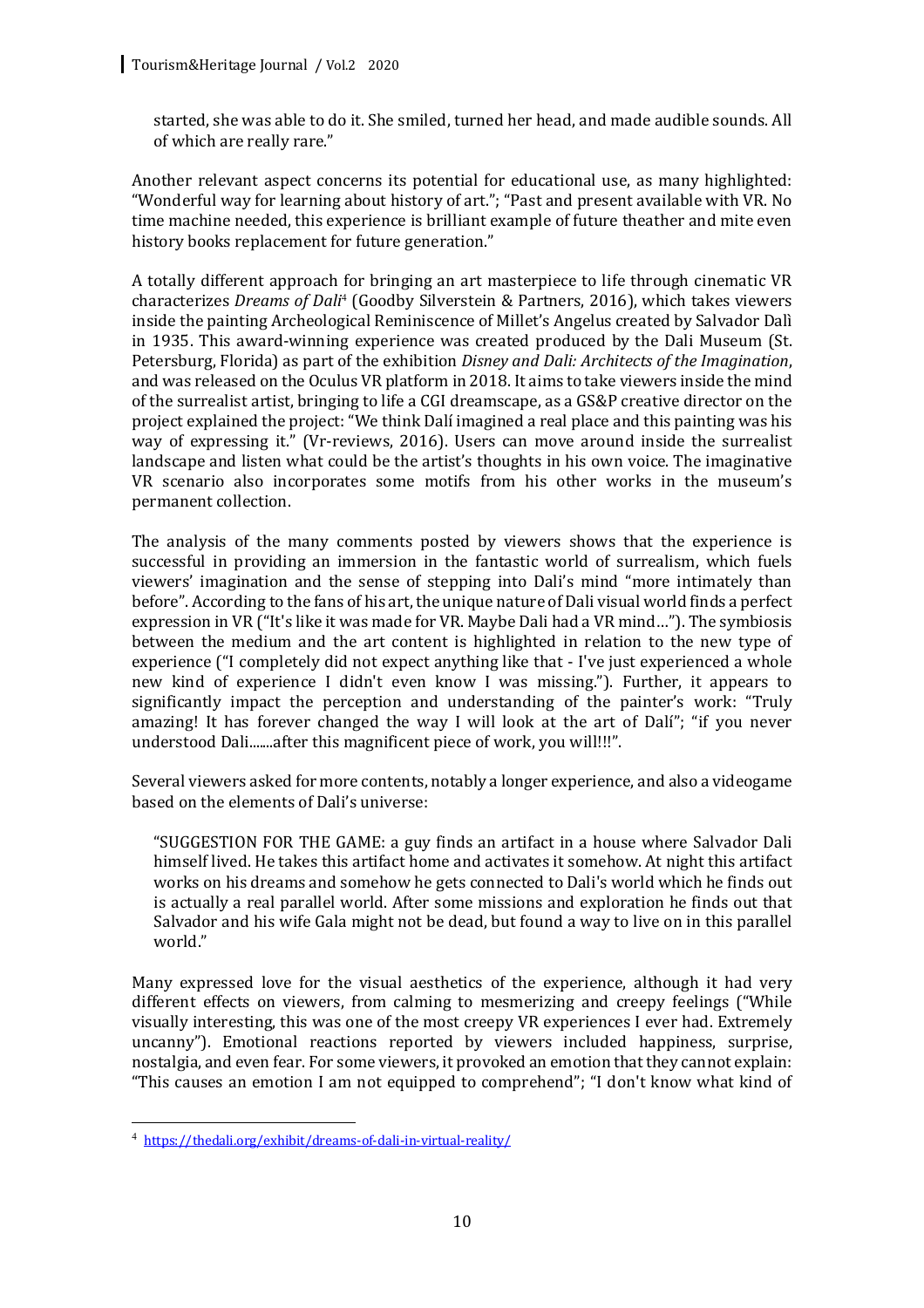strings it touched in my heart, but somehow I was moved to the point of tears in my eyes." In other cases, strong emotional responses are reported also in relation to the physical sensation experienced in the virtual environment: "My heart is pounding out of my chest! What an experience! I am not afraid of heights in real life but this actually played with my emotions... I LOVE IT!".

Even viewers that are not engaged with Dali or Surrealism found the experience to be enjoyable and awesome, and it is considered "perfect to get in touch with art for the young people". As one young viewer commented, this experience can serve as a valuable first encounter with art: "My teacher showed me this and now I'm in love I love his art and I'm only 11 please make more videos like this". The experience evoked memories of personal visits to the museums and there are indications for a positive effect on intentions to visit the museum ("I have to visit The Dali museum in St. Petersburg, once it is possible again."; "Now I want to go to Petersburg").

The last project, The Man Behind Notre-Dame<sup>5</sup> (TARGO, 2019) is a VR documentary set at present times offering an encounter with the man who guides the Cathedral in Paris, the Rector-Archpriest Patrick Chauvet, shedding light on his life, mission and what it means to be churchman in the modern age. This VR experience, coproduced by Channel Histoire (TF1 Group), was part of the competition section of VIRTUAL WORLDS at the Filmfest Munchen 2019 and has been featured as Best of VR by YouTube. The documentary is structured into three chapters and follows the daily life of the Rector-Archpriest, as he guides the audience in a behind-the-scenes journey of the cathedral. The experience takes the audience to different locations and contexts throughout the cathedral that are not accessible to the general public, including the sacristy, office, and the roof, which was damaged by the fire some months later. The story told in this VR experience is centred on the person of Chauvet who reveals his perspective on the significance of this cultural site. The storytelling approach centred on the protagonist through the first-person narration is appreciated ("the rector's view is intimate!"). The analysis of comments shows that the experience evoked emotions and reflections about the impact of the tragic fire that damaged the Cathedral in April 2019 ("It's a dramatic event, we cannot be indifferent."). Indeed, this experience offers some of the most recent immersive footage of the Cathedral before the tragic event, providing an historical documentation that was later included in another VR documentary created in 2020 by the same company "Rebuilding Notre Dame" to narrate the past, present and future of the Cathedral as shaped by this tragic event that has marked history.

### **4.3 Discussion**

The exploratory analysis provides several insights into the key dimensions of storytelling considered in this study. It shows that storytellers have used this new medium to tell stories related to very different cultural heritage settings for educational, edutainment, accessibility and awareness purposes. The experiences are successful in targeting the wider audience at home though being equally useful to complement "real" onsite visits. They are found to be also used by teachers in their classes with positive reactions, confirming the relevance of digital storytelling for making the past more engaging for the young generations of digital natives (Pujol et al., 2012).

In the analyzed cases, cVR was used to create very different types of narrative experiences, from the travel in the past to the immersion into a masterpiece to the encounter with

 <sup>5</sup> https://www.targostories.com/cathedral-vr-targo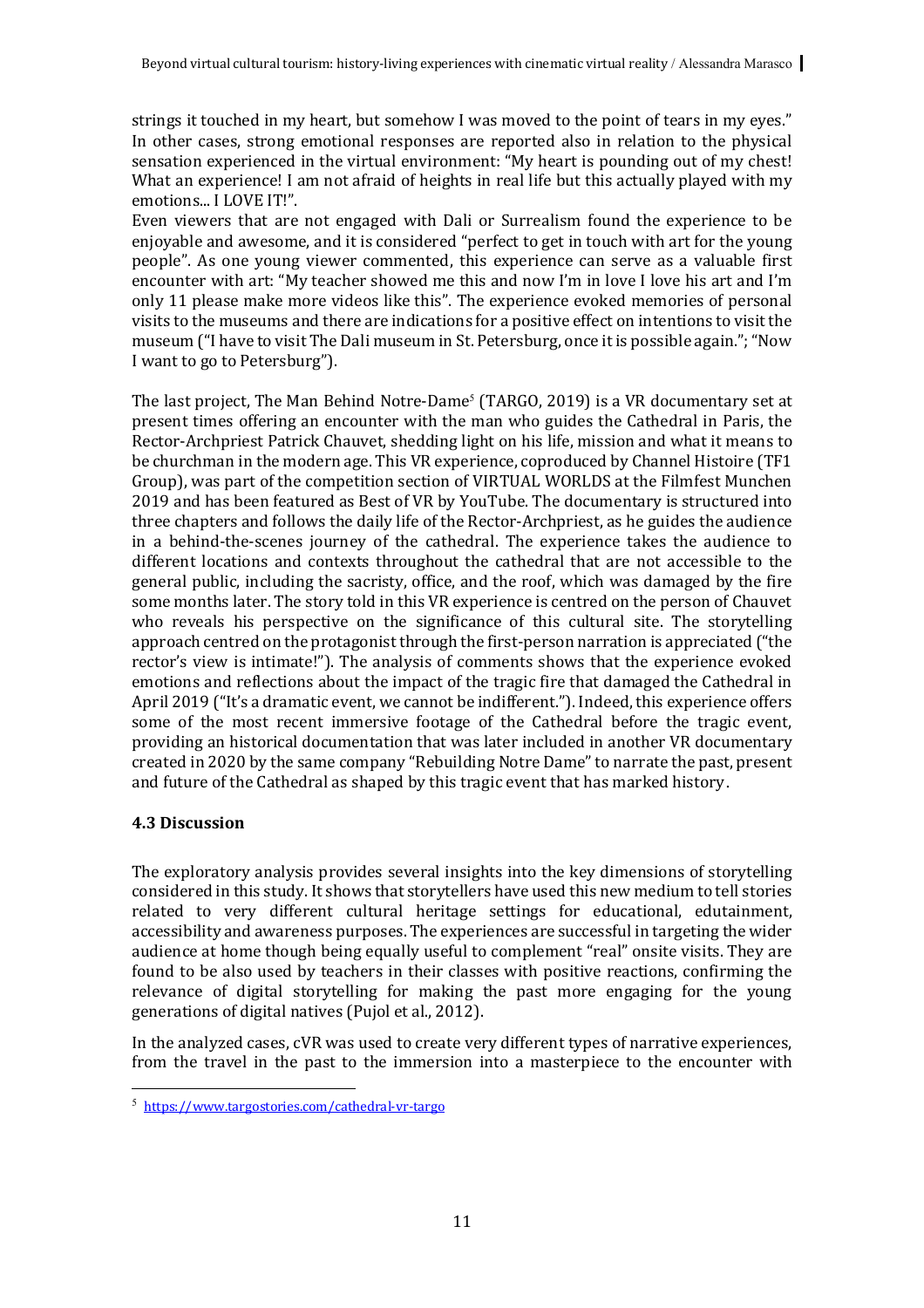protagonists of cultural heritage. However, in all the experiences an emphasis can be found on the people that revolve around heritage/exhibits and creating a link between them and viewers, in line with previous guidelines on emotive storytelling (Katifori et al., 2018; Perry et al., 2017). Even in the case of *Dreams of Dali*, where any human characters are present in the experience, the motivation of the storytellers was to provide an immersion into the painter's mind to reveal his unique perspective of art rather than explain the painting itself. Some experiences are more interactive and the users are placed at the very center of the scenes, being addressed by the characters. Interaction with the virtual environment is differently perceived, with users often expressing the desire for more interaction rather than just look around as well as for particular ways to explore the environment ("a VR flythrough would be fantastic."; "I think an automatic low-speed air ride would be better") or report problems with the audiovisual flow ("jumping from scene to scene is a little disorienting"). The perceived visual appeal emerges as an important aspect of the experience, in line with previous research (Marasco, 2017).

The analysis of users' comments highlights the range of emotional reactions elicited by the experiences, confirming previous research on the potential of this medium to arouse emotions (Durnell, 2018; Ding et al., 2018; Jones, 2017, 2019; Shin, 2018). However, the analysis indicates that emotional responses are provoked by different factors that need to be further explored for improving the design of immersive storytelling experiences. Indeed, emotional responses are found to be related to the surprising power of the VR as a ground breaking technology (Durnell, 2018), to the perceived novelty of the experience (Ding et al., 2018; Pujol-Tost, 2019), to the sense of presence in the virtual environment (Shin, 2018) and to specific elements of narrative immersion, such as voice over narrator, imagery and visual effects, actors and scenes. In some cases, the users reported strong responses that appear to be elicited by a mix of perceptual cues and narrative elements that they are not able to identify and explain themselves. This could be the effect of the "magic formula" as suggested by Roussou (2008), where all the elements of the immersive narrative tie to create a strong emotionally engaging experience. While previous studies explored the relationship between presence and narrative-related effects in immersive experiences (e.g., Diemer et al., 2015; Gorini et al., 2011; Shin, 2018), future research is needed to assess the higher emotional effect of narrative immersion in relation to other experiential elements and to storytellers' intentions. Further examination is also warranted to provide evidence supporting the relationship between emotional engagement and the memorability of the experience in line with Han et al. (2020) and Pagano et al. (2020).

Moreover, the findings provided evidence of a positive impact of the experience on viewers' cognitive and affective attitude towards the featured subject and also on intentions to visit the cultural site. In this regard, it would be necessary to further explore the impacts of narrative immersion on users' attitude and behaviour towards the cultural heritage subject. Current marketing research is indeed concerned to understand whether VR experiences decrease or fuel users' intentions to visit the featured cultural destinations (Guttentag,  $2010$ ; Deng et al.,  $2018$ ; Lin et al.,  $2020$ ; Marasco et al.,  $2018$ ). In this direction, Li & Chen (2019) distinguished the influence of VR contents from the effect of tourists' perception of the VR technology on visiting intentions. The recent review by Rach & Scott (2020) has raised the need to fill an important gap in research on the use of VR in marketing by considering the effects of narrative components on presence and immersion in VR through narrative theory. Based on this perspective, future research could assess the effectiveness of these VR experiences for cultural tourism marketing by investigating the influence of narrative engagement on users' behavioral intentions towards the featured cultural heritage resources.

Finally, the analysis provides insights into the potential effect of users' engagement with the featured heritage on emotional responses. Many viewers explicitly explained their positive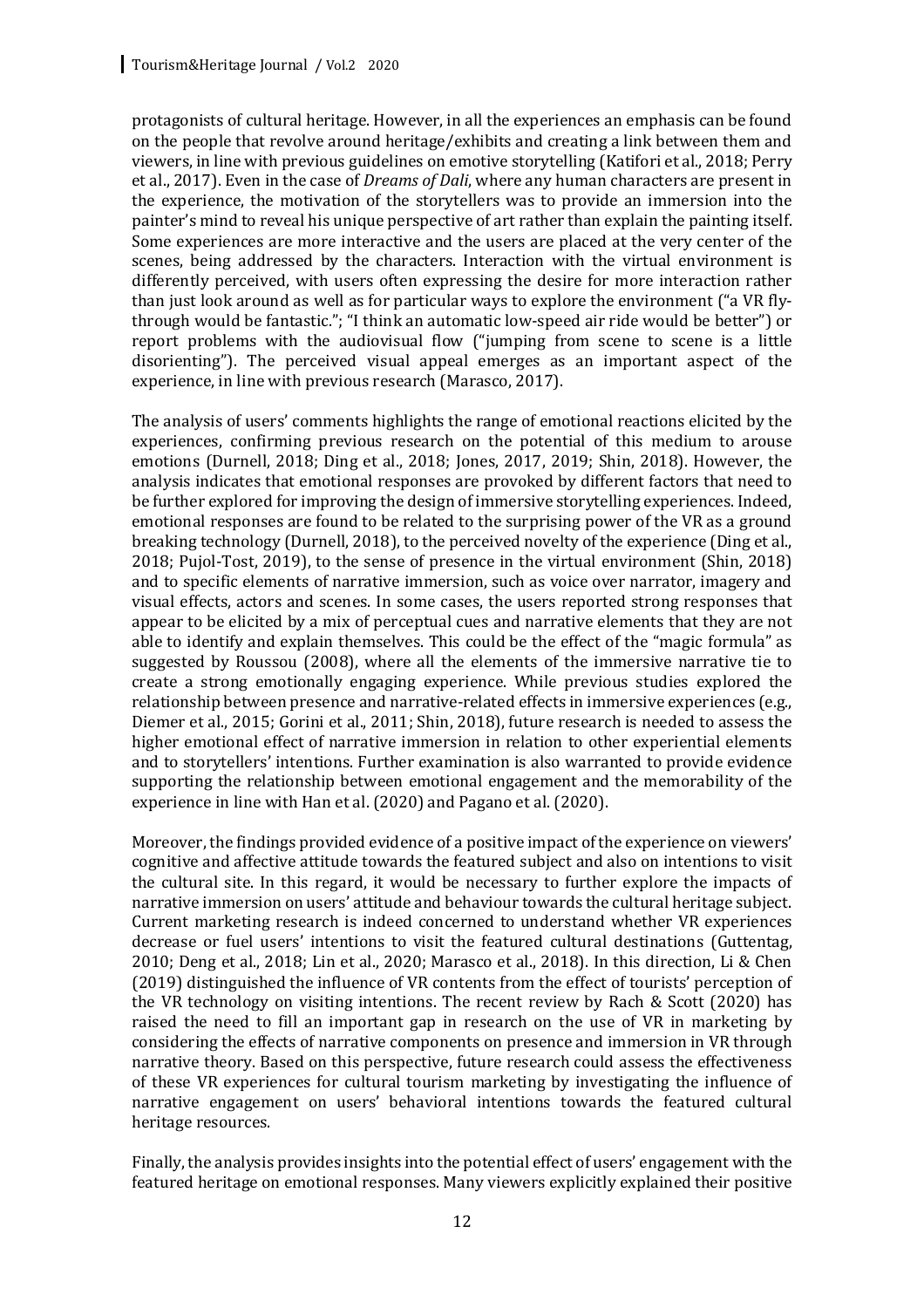emotions in the light of their engagement with the subjects of the cinematic experiences. Previous research has demonstrated the role of prior knowledge in relation to the success of narrative transportation (Green, 2004) and the outcomes of storytelling (Selmanovic et al.,  $2018$ ). Deng et al.  $(2018)$  have found a positive relationship between the enduring involvement of users with museum visits and intention to have an actual museum experience after the virtual museum experience, suggesting that VR experiences will induce users with high enduring involvement to consume the experience even more. By contrast, the study by Archer & Finger  $(2018)$  in the context of immersive journalism has showed the highest empathetic response was registered in users who were unfamiliar with the stories they viewed. Therefore, more research is needed to assess the effect of these immersive narrative experiences in relation to their familiarity and cultural engagement in order to better target the market segments.

#### **5. CONCLUSIONS**

This study provided an explorative analysis of storytellers aims, narratives and storyreceivers reactions in cVR projects created in the specific context of cultural heritage. It is not without limitations. First, it considered only a small sample of projects and the analysis of other relevant experiences may alter the discussion of findings. Further, a varied total amount of user-generated data is available for the different cVR experiences considered in the analysis. Finally, it was not possible to ascertain whether all the viewers that commented the VR films experienced them with VR devices. For some projects, indeed, instructions are provided online to viewers on the use of three different display types (mobile phone, computer, VR device). Notwithstanding these limitations, the study offers several insights into the use of cVR for creating storytelling experiences in this context, included their potential to emotionally engage viewers. This is considered a key issue for the design of meaningful and memorable experiences based on VR in cultural heritage tourism (Han et al., 2020; Pagano et al., 2020; Roussou, 2008). As VR is increasingly adopted for cultural heritage storytelling and the cVR medium itself starts to find a place in this context, there is the opportunity to further explore its potential for the development of innovative cultural experiences beyond virtual tours. This opportunity is substantiated by the prospected growth of the market size of consumer VR in the next years and of audiovisual products consumed through online VR platforms.

At the time of this study, the relevance of the possibilities offered by VR for cultural experiences is more than ever highlighted due to the shut-in conditions of visitor economies deriving from the outbreak of the COVID-19 pandemic. The global coronavirus crisis has severely limited the full accessibility to museums and other cultural heritage sites for safeguarding the health and safety of their visitors and staff. In these conditions, digital channels and VR experiences have been promoted as unique vehicles to keep people connected to history and culture, enable cultural institutions to maintain and nurture the relationship with their audience and allow visitors to continue to travel across heritage destinations. It can be expected that these conditions will contribute to motivate unusual demand segments to embrace cultural virtual tourism as well as cultural institutions to invest in these innovative tools. Therefore, future research pursuing a closer dialogue between disciplinary perspectives is essential to advance knowledge and practice on the use of stories as a design tool for creating virtual experiences that contribute to greater sustainability of cultural heritage tourism.

#### **References**

Aman, S., & Szpakowicz, S. (2007). Identifying expressions of emotion in text. *Proceedings of the International Conference on Text, Speech and Dialogue* (pp. 196-205). Springer.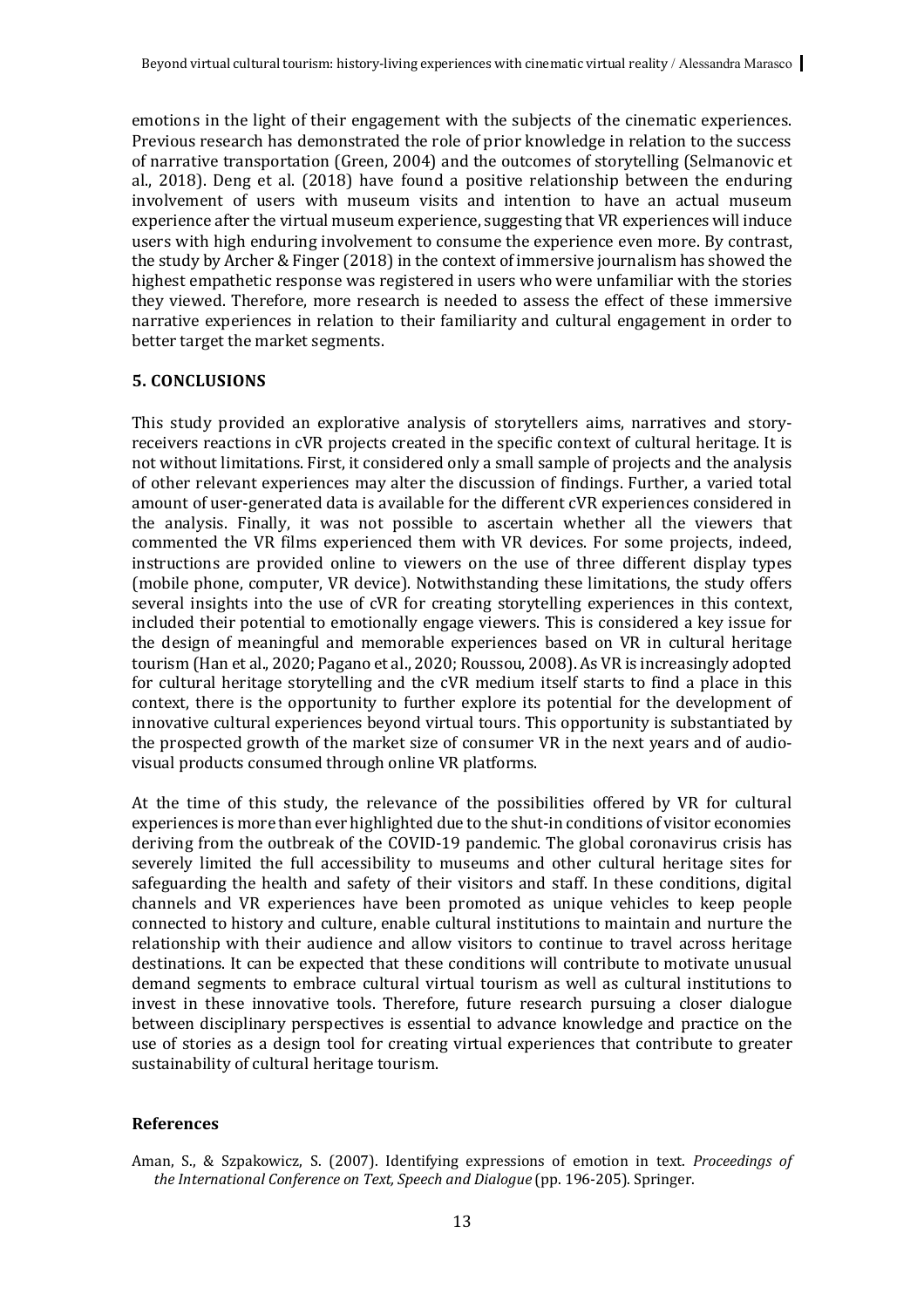- Archer, D., & Finger, K. (2018). Walking in Another's Virtual Shoes: Do 360-Degree Video News Stories Generate Empathy in Viewers? Columbia Journalism School: Tow Center for Digital Journalism
- Argyriou, L., Economou, D., & Bouki, V. (2020). Design methodology for 360° immersive video applications: the case study of a cultural heritage virtual tour. *Personal and Ubiquitous Computing*, 1-17. https://doi.org/10.1007/s00779-020-01373-8
- Bedford, L. (2001). Storytelling: The real work of museums. *Curator: the museum journal*, 44(1), 27-34.
- Bekele, M. K., Pierdicca, R., Frontoni, E., Malinverni, E. S., & Gain, J. (2018). A survey of augmented, virtual, and mixed reality for cultural heritage. *Journal on Computing and Cultural Heritage*, 11(2), 1-36.
- Brownlee, J. (2016, November 9). How the American Museum of Natural History is Spotlighting its Huge Unseen Collection. *FastCompany*.
- Calvi, L., & Hover, M. (2018). Becoming Vincent: A Multifaceted Story in a Multifaceted Ecosystem. In *Museum Experience Design* (pp. 279-300). Springer.
- Carrozzino, M., & Bergamasco, M. (2010). Beyond virtual museums: Experiencing immersive virtual reality in real museums. *Journal of Cultural Heritage*, 11(4), 452-458.
- Champion, E.M. (2019, March 4). Virtual reality adds to tourism through touch, smell and real people's experiences. *The Conversation*.
- Cho, J., Lee, T. H., Ogden, J., Stewart, A., Tsai, T. Y., Chen, J., & Vituccio, R. (2016). Imago: presence and emotion in virtual reality. *Proceedings of ACM SIGGRAPH 2016 VR Village* (pp. 1-2).
- Del Verme, L. (2019). Un itinerario 'ad patres'. Il cimitero delle Fontanelle a Napoli tra tecnologia e creatività. *Archeologia e Calcolatori* n. XXX, 405-421.
- Demetrescu, E., Palombini, A., Pietroni, E., Forlani, M., & Rufa, C. (2016). Making movies: nuove frontiere per la comunicazione audiovisiva del passato. *Archeologia e Calcolatori*, 8, 203-210
- Deng, X., Unnava, H. R., & Lee, H. (2019). "Too true to be good?" when virtual reality decreases interest in actual reality. *Journal of Business Research*, 100, 561-570.
- Diemer, J., Alpers, G.W., Peperkorn, H.M., Shiban, Y., Mühlberger, A. (2015). The impact of perception and presence on emotional reactions: a review of research in virtual reality. *Frontiers in* Psychology 6, 26.
- Ding, N., Zhou, W., & Fung, A. Y. (2018). Emotional effect of cinematic VR compared with traditional 2D film. *Telematics and Informatics*, 35, 1572-1579
- Dooley, K. (2017). Storytelling with virtual reality in 360-degrees: a new screen grammar. *Studies in Australasian Cinema*, 11(3), 161-171.
- Douiji, Y., Mousannif, H., Moatassime, H. (2016). Using YouTube comments for text-based emotion recognition. *Procedia Computer Science*, 83, 292-299.
- Durnell, L. A. (2018). *Emotional Reaction of Experiencing Crisis in Virtual Reality (VR)/360°.* [Doctoral Dissertation, Fielding Graduate University ]. ProQuest Dissertations & Theses Global.
- Ekman, P. (1992). An Argument for Basic Emotions. *Cognition and Emotion*. 6, 169-200.
- Gavalas, D., Sylaiou, S., Kasapakis, V., & Dzardanova, E. (2020). Special issue on virtual and mixed reality in culture and heritage. *Personal and Ubiquitous Computing*, 1-2. https://doi.org/10.1007/s00779-020-01377-4
- Gödde, M., Gabler, F., Siegmund, D., & Braun, A. (2018). Cinematic narration in VR-Rethinking Film conventions for 360 degrees. Proccedings of the International Conference on Virtual, Augmented *and Mixed Reality* (pp. 184-201).
- Gorini, A., Capideville, C. S., De Leo, G., Mantovani, F., & Riva, G. (2011). The role of immersion and narrative in mediated presence: the virtual hospital experience. *Cyberpsychology, Behavior, and Social Networking*, *14*(3), 99-105.
- Green, M. C. (2004). Transportation into narrative worlds: The role of prior knowledge and perceived realism. *Discourse processes*, 38(2), 247-266.
- Gutiérrez, M., Vexo, F., & Thalmann, D. (2008). *Stepping into virtual reality*. Springer.
- Guttentag, D. A. (2010). Virtual reality: Applications and implications for tourism. *Tourism Management*, 31(5), 637-651.
- Han, D. I. D., Weber, J., Bastiaansen, M., Mitas, O., & Lub, X. (2020). Blowing your mind: a conceptual framework of augmented reality and virtual reality enhanced cultural visitor experiences using EEG experience measures. *International Journal of Technology Marketing*, 14(1), 47-68.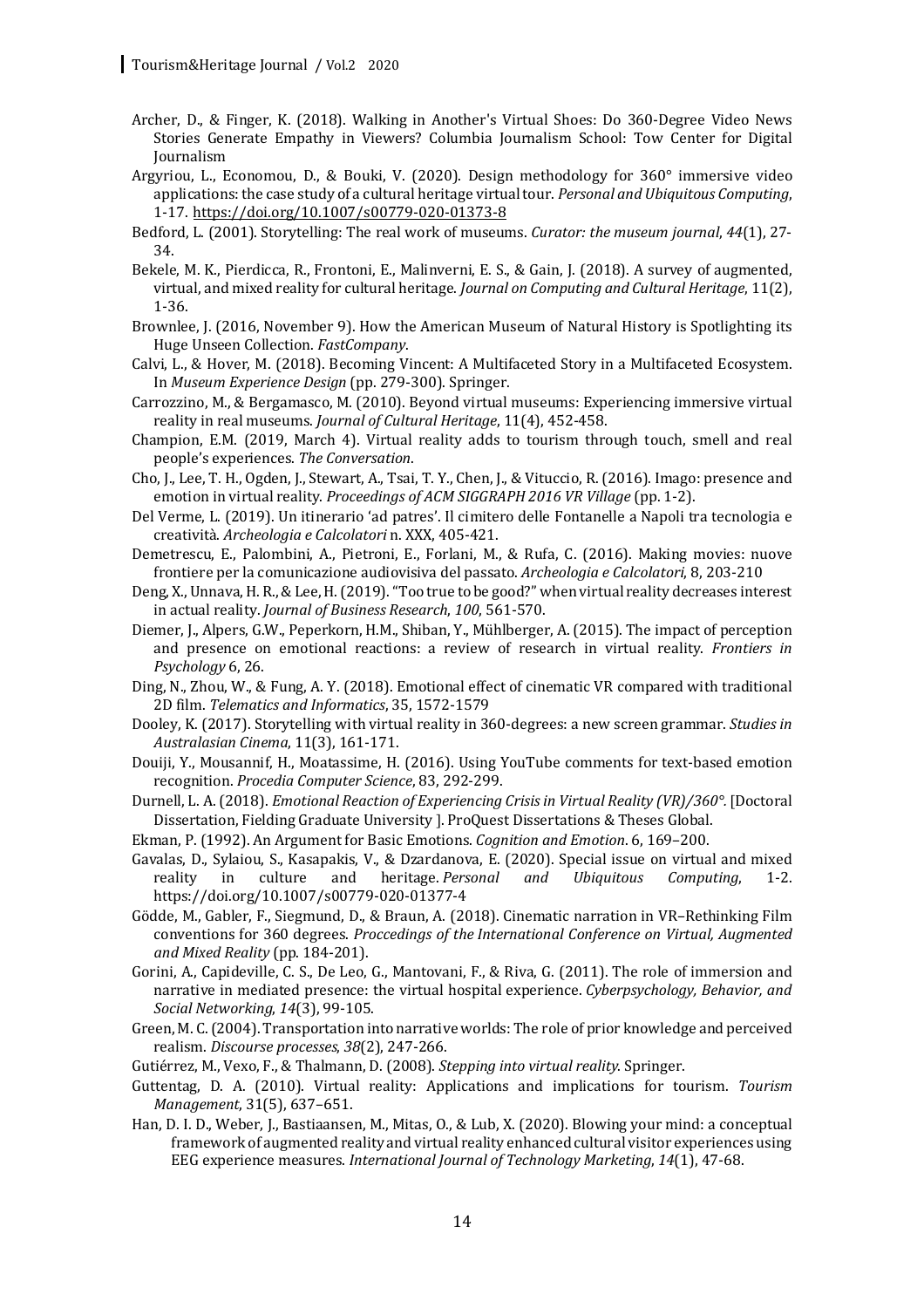- Jaunt (2018). The Cinematic VR Field Guide. Jaunt, Inc. https://creator.oculus.com/learn/cinematicvr-field-guide/
- Jones, S. (2017). Disrupting the narrative: immersive journalism in virtual reality. *Journal of Media Practice,* 18(2-3), 171-185.
- Jones, S. (2019). Towards the essence of cinematic VR: embracing new technologies to define a medium. In: tom Dieck, M.C. & Jung, T. (Eds.). *Augmented Reality and Virtual Reality. The power of* AR and VR for Business (pp. 321-335), Springer Nature.
- Katifori, A., Roussou, M., Perry, S., Drettakis, G., Vizcay, S., & Philip, J. (2018). The EMOTIVE Project-Emotive Virtual Cultural Experiences through Personalized Storytelling. *Proceedings of CIRA@ EuroMed*, 11-20.
- Kim, M. J., Lee, C. K., & Jung, T. (2020). Exploring consumer behavior in virtual reality tourism using an extended stimulus-organism-response model. *Journal of Travel Research*, 59(1), 69-89.
- Kubitzek, B. (2019). *Cognition and Emotion in Cinematic Virtual Reality: What are the challenges in* production to creating an emotional response? [Thesis, Karlstad University]. Diva Portal.
- Li, T., & Chen, Y. (2019). Will virtual reality be a double-edged sword? Exploring the moderation effects of the expected enjoyment of a destination on travel intention. *Journal of Destination Marketing & Management*, *12*, 15-26.
- Lin, L. P. L., Huang, S. C. L., & Ho, Y. C. (2020). Could virtual reality effectively market slow travel in a heritage destination? *Tourism Management*, 78, 104027.
- Mateer, J. (2017). Directing for Cinematic Virtual Reality: how the traditional film director's craft applies to immersive environments and notions of presence. *Journal of Media Practice*, 18(1), 14-25.
- Marasco A. (2017), *Innovare l'esperienza di fruizione del patrimonio culturale: il modello* #VIAGGIARTE, in: Del Verme, Arrigo (Eds.). *Innovazione della fruizione: le nuove frontiere della digitalizzazione. Atti della Giornata di studio (Caiazzo)* (pp. 59-63), Edizioni San Bonaventura Onlus.
- Marasco, A., Buonincontri, P., van Niekerk, M., Orlowski, M., & Okumus, F. (2018). Exploring the role of next-generation virtual technologies in destination marketing. *Journal of Destination Marketing & Management*, *9*, 138-148.
- Min-sik, Y. (2018, June 21). Korea's cultural heritage brought to life via VR. The Korea Herald.
- Montagud, M., Orero, P. & Matamala, A. (2020). Culture 4 all: accessibility-enabled cultural experiences through immersive VR360 content. *Personal and Ubiquitous Computing*, 1-2. https://doi.org/10.1007/s00779-019-01357-3
- Pagano, A., Palombini, A., Bozzelli, G., Nino, M. D., Cerato, I., & Ricciardi, S. (2020). ArkaeVision VR Game: User Experience Research between Real and Virtual Paestum. *Applied Sciences*, 10(9), 3182.
- Palombini, A. (2012). Narrazione e virtualità: possibili prospettive per la comunicazione museale. *DigItalia*, 1, 9-22.
- Palombini, A. (2017). Storytelling and telling history. Towards a grammar of narratives for Cultural Heritage dissemination in the Digital Era. *Journal of cultural heritage*, 24, 134-139.
- Perry, S., Roussou, M., Economou, M., Young, H., & Pujol, L. (2017). Moving Beyond the Virtual Museum: Engaging Visitors Emotionally. *Proceedings of 23rd Int'l Conference on Virtual Systems* and Multimedia -VSMM 2017. Dublin, Ireland: IEEE
- Pietroni, E. (2019). Experience Design, Virtual Reality and Media Hybridization for the Digital Communication Inside Museums. *Applied System Innovation*, 2(4), 35.
- Pillai, J. S., & Verma, M. (2019). Grammar of VR Storytelling: Narrative Immersion and Experiential Fidelity in VR Cinema. *Proceedings of the 17th International Conference on Virtual Reality Continuum and its Applications in Industry* (pp. 1-6) VRCAI '19, November 14–16, Brisbane, QLD, Australia
- Pujol, L., Roussou, M., Poulou, S., Balet, O., Vayanou, M., & Ioannidis, Y. (2012). Personalizing interactive digital storytelling in archaeological museums: the CHESS project. Proceedings of 40th annual conference of computer applications and quantitative methods in archaeology. Amsterdam University Press.
- Pujol-Tost, L. (2018). Cultural presence in virtual archaeology: An exploratory analysis of factors. *Presence: Teleoperators and Virtual Environments*, 26(03), 247-263.